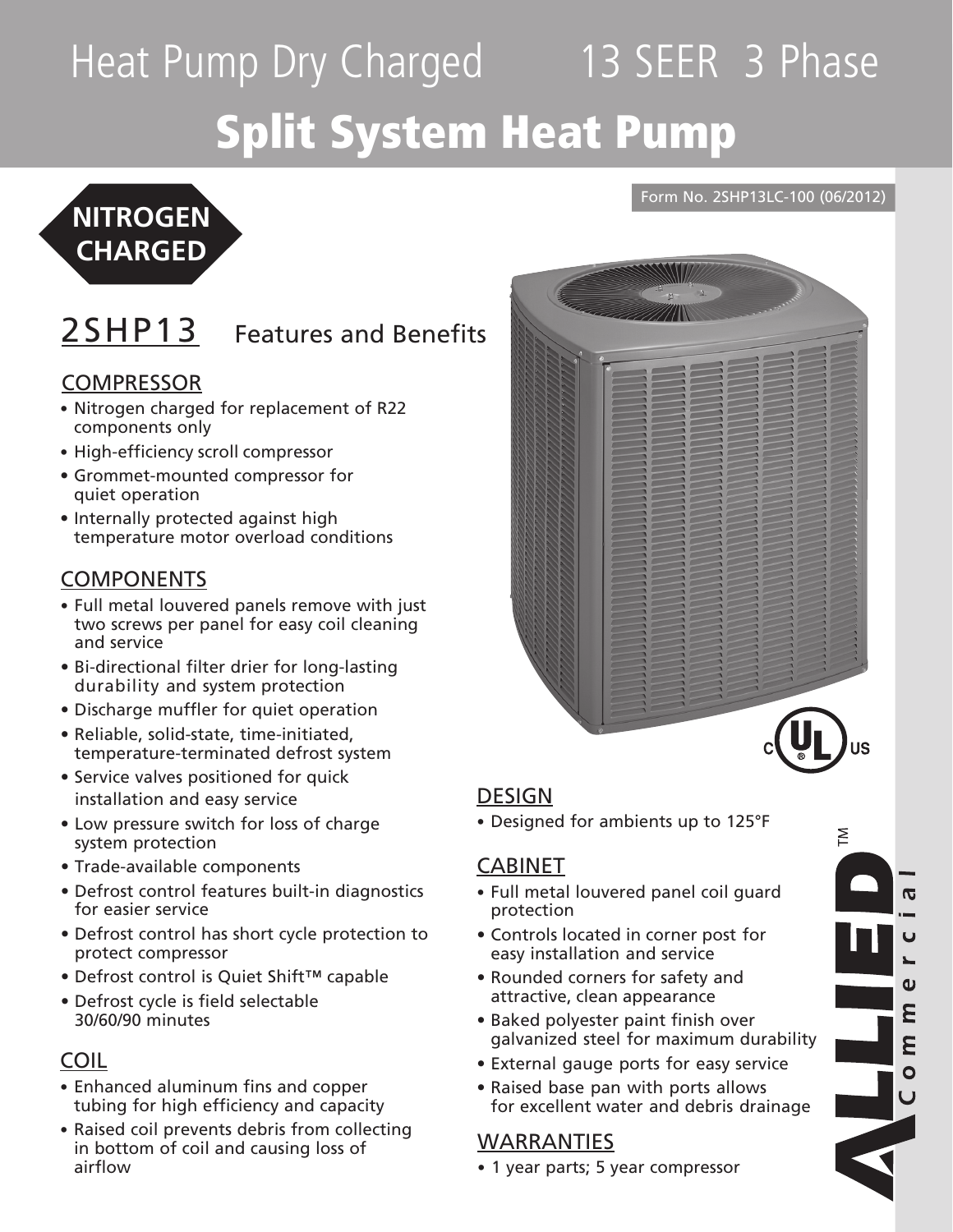### Model Number Guide



### Electrical and Physical Data

|              | Voltage/     |                  | Min.              | Max.           | Compressor              |                           |                        | <b>Outdoor Fan Motor</b> |                    | Field<br>Supplied             | Shipping<br>Weight<br>(lbs) |
|--------------|--------------|------------------|-------------------|----------------|-------------------------|---------------------------|------------------------|--------------------------|--------------------|-------------------------------|-----------------------------|
| Model        | Hz/<br>Phase | Voltage<br>Range | Circuit<br>(Amps) | Fuse<br>(Amps) | Rated<br>Load<br>(Amps) | Locked<br>Rotor<br>(Amps) | Full<br>Load<br>(Amps) | Rated<br><b>HP</b>       | Nom.<br><b>RPM</b> | <b>R22</b><br>Charge<br>(oz.) |                             |
| 2SHP13LC136T | 208-230/3/60 | 197-253          | 14.5              | 25             | 10.8                    | 73                        | 1.1                    | 1/5<br>1075              |                    | 138                           | 192                         |
| 2SHP13LC148T | 208-230/3/60 | 197-253          | 20.8              | 35             | 15.4                    | 114                       | 1.7                    | 825<br>1/4               |                    | 188                           | 248                         |
| 2SHP13LC160T | 208-230/3/60 | 197-253          | 21.0              | 35             | 15.4                    | 114                       | 1.8                    | 1/4                      | 825                | 224                           |                             |

Note:

Units are factory shipped with dry nitrogen holding charge

Unit Dimensions & Sound Ratings

|              |                    | Sound              |                     |                  |  |  |
|--------------|--------------------|--------------------|---------------------|------------------|--|--|
| Model        | A - width<br>(in.) | B - depth<br>(in.) | C - height<br>(in.) | Ratings<br>(dBa) |  |  |
| 2SHP13LC136T | $24 - 3/4$         | $26 - 3/4$         | $33 - 3/4$          | 76               |  |  |
| 2SHP13LC148T | $29 - 3/8$         | $31 - 1/4$         | $37 - 3/4$          | 78               |  |  |
| 2SHP13LC160T | $35 - 3/4$         | $37 - 3/4$         | $37 - 3/4$          | 80               |  |  |

# C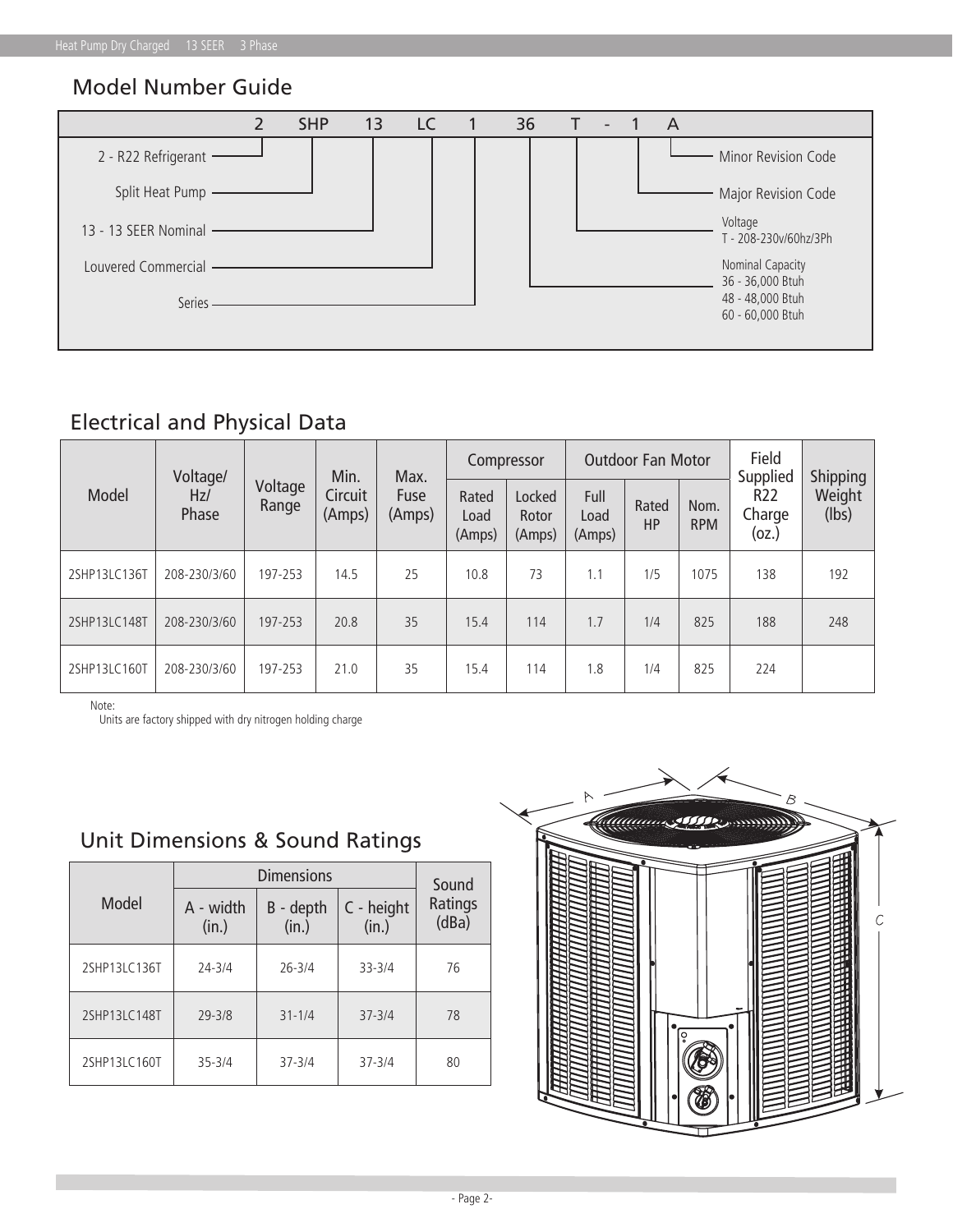### Cooling Performance with Air Handlers and Furnaces

| Outdoor<br>Model | Indoor<br>Model                                      | Cooling     |     |                                               |                                     | Heating     |             |     |             |     | Refrigerant<br>Connection |         |        | Refrig.<br>Line<br><b>Size</b> |        | Indoor<br>Coil Orifice |        |                                |                              |
|------------------|------------------------------------------------------|-------------|-----|-----------------------------------------------|-------------------------------------|-------------|-------------|-----|-------------|-----|---------------------------|---------|--------|--------------------------------|--------|------------------------|--------|--------------------------------|------------------------------|
|                  | Evaporator<br>Coil<br>or<br>Air Handler <sup>2</sup> |             |     | ARI                                           | Rated                               |             | 47          |     | 17          |     | <b>CFM</b>                | Outdoor |        | Indoor                         |        |                        |        | Required                       | Optional                     |
|                  |                                                      | <b>SEER</b> | EER | Rated<br>Capacity <sup>1</sup><br><b>Btuh</b> | Sensible<br>Capacity<br><b>Btuh</b> | <b>HSPF</b> | <b>Btuh</b> | COP | <b>Btuh</b> | COP |                           | Suction | Liquid | Suction                        | Liquid | Suction                | Liquid | Indoor<br>Orifice <sup>2</sup> | Field<br>Inst.<br><b>TXV</b> |
| 2SHP13LC136T     | BCS2M36C00NA-1P                                      | 13          | 11  | 35200                                         | 26400                               | 7.7         | 33800       | 3.5 | 21000       | 2.4 | 1200                      | 7/8     | 3/8    | 7/8                            | 3/8    | 7/8                    | 3/8    | 0.074                          | H2TXV02                      |
| 2SHP13LC148T     | BCS2M48C00NA-1P                                      | 13          | 11  | 48000                                         | 35500                               | 7.7         | 47500       | 3.4 | 30600       | 2.4 | 1600                      | 7/8     | 3/8    | 7/8                            | 3/8    | 7/8                    | 3/8    | 0.088                          | H2TXV02                      |
| 2SHP13LC160T     | BCS2M60C00NA-1P                                      | 13          | 11  | 55000                                         | 41300                               | 7.7         | 55000       | 3.6 | 35000       | 2.5 | 1800                      | 7/8     | 3/8    | 7/8                            | 3/8    | $1 - 1/8$              | 3/8    | 0.09                           | H2TXV03                      |

Note:

EPA rules prohibit system installations (condensing unit coupled with an air handler or evaporator coil).

<sup>1</sup> Certified in accordance with Unitary Air Conditioner Certification Program, which is based on AHRI Standard 210/240<br><sup>2</sup> Required to achieve AHRI rating. If NA (Not Applicable) is in the piston column, then TXV is requi

### Accessories

| Catalog / Kit Number             | Description                           | Used with    |  |  |  |  |
|----------------------------------|---------------------------------------|--------------|--|--|--|--|
| 58M81                            | BLOWER OFF DELAY KIT                  | ALL 2SHP'S   |  |  |  |  |
| 45F08                            | <b>COMPRESSOR LOW AMBIENT CUT-OFF</b> | ALL 2SHP'S   |  |  |  |  |
| 94J46                            | HIGH PRESSURE SWITCH KIT              | ALL 2SHP'S   |  |  |  |  |
| 47J27                            | COMPRESSOR TIME-OFF CONTROL           | ALL 2SHP'S   |  |  |  |  |
| 93M05                            | <b>CRANK CASE HEATER</b>              | ALL 2SHP'S   |  |  |  |  |
| 33M07                            | MILD AMBIENT KIT                      | ALL 2SHP'S   |  |  |  |  |
| 27J00                            | LOW AMBIENT KIT                       | ALL 2SHP'S   |  |  |  |  |
| 84M23                            | <b>LOSS OF CHARGE KIT</b>             | ALL 2SHP'S   |  |  |  |  |
| 93G35                            | FREEZESTATS (3/8" TUBING)             | ALL 2SHP'S   |  |  |  |  |
| 50A93                            | FREEZESTATS (5/8" TUBING)             | ALL 2SHP'S   |  |  |  |  |
| H <sub>2</sub> T <sub>X</sub> 02 | <b>TXV KIT</b>                        | 2SHP 36 & 48 |  |  |  |  |
| H <sub>2</sub> T <sub>X</sub> 03 | <b>TXV KIT</b>                        | 2SHP 60      |  |  |  |  |